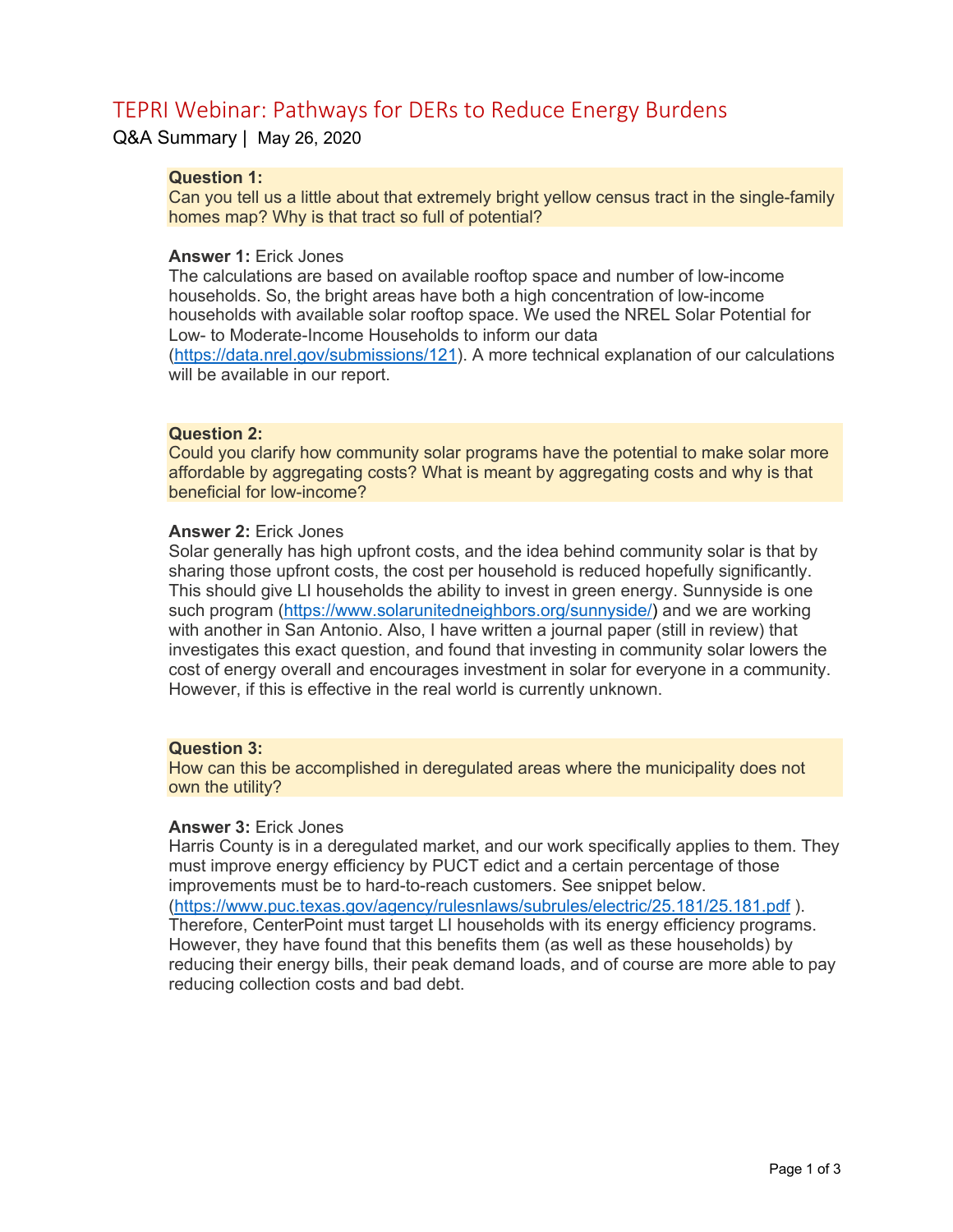## **Question 4:**

What is the state of the grid infrastructure in Harris County? Is the infrastructure there to increase the economic potential of DERs? Can a project like this work in the Rio Grande Valley?

## **Answer 4:** Erick Jones

While we did not study the grid infrastructure condition of Houston, our study found that energy efficiency (a type of DER) was where most of the economic potential was. Furthermore, due to the PUCT rule that mandates that a certain percentage of energy efficiency programs must reach hard-to-reach customers (see Answer 3), utilities must increase the energy efficiency of low-income households. Therefore, the portions of the Valley under PUCT regulation would be a good candidate for this approach.

# **Question 5:**

Can the panelists repeat who is doing good work on different methods for credit checks?

**Answer 5:** Julia Emerson PosiGen

#### **Question 6:**

For follow up: Solar potential slide shows source as NREL. Dallas Comprehensive Environmental & Climate Action Plan (as well I think as Houston's CAP) use Google Project Sunroof. Google's data seems to be publicly available but I'm not sure where to find NREL's. Sunroof appears to only look at rooftop potential, and I'm not sure how it treats potential for new construction. 1) Where is the NREL data available? 2) Any comments on comparing these two sources?

#### **Answer 6:** Erick Jones

NREL released a study called Rooftop Solar Technical Potential for Low-to-Moderate Income Households in the United States. It is an extension of an earlier dataset that used LIDAR data for buildings in 128 metro regions for an accurate representation of potential.

Google Sunroof is a great source and is much easier to work with. Its estimates are based on satellite imagery (Google Earth) and weather data. However, it is not as precise as its data can be old and its machine learning algorithms can misinterpret shapes, and, by extension, potential.

However, it is still a great tool to use to get a relatively accurate general idea of solar potential. In fact, we used Google Sunroof to calculate the solar potential of Galveston in a recent project where we were looking for sites to place community solar. However, when we actually cited the potential installations, we used a more accurate program (Helioscope).